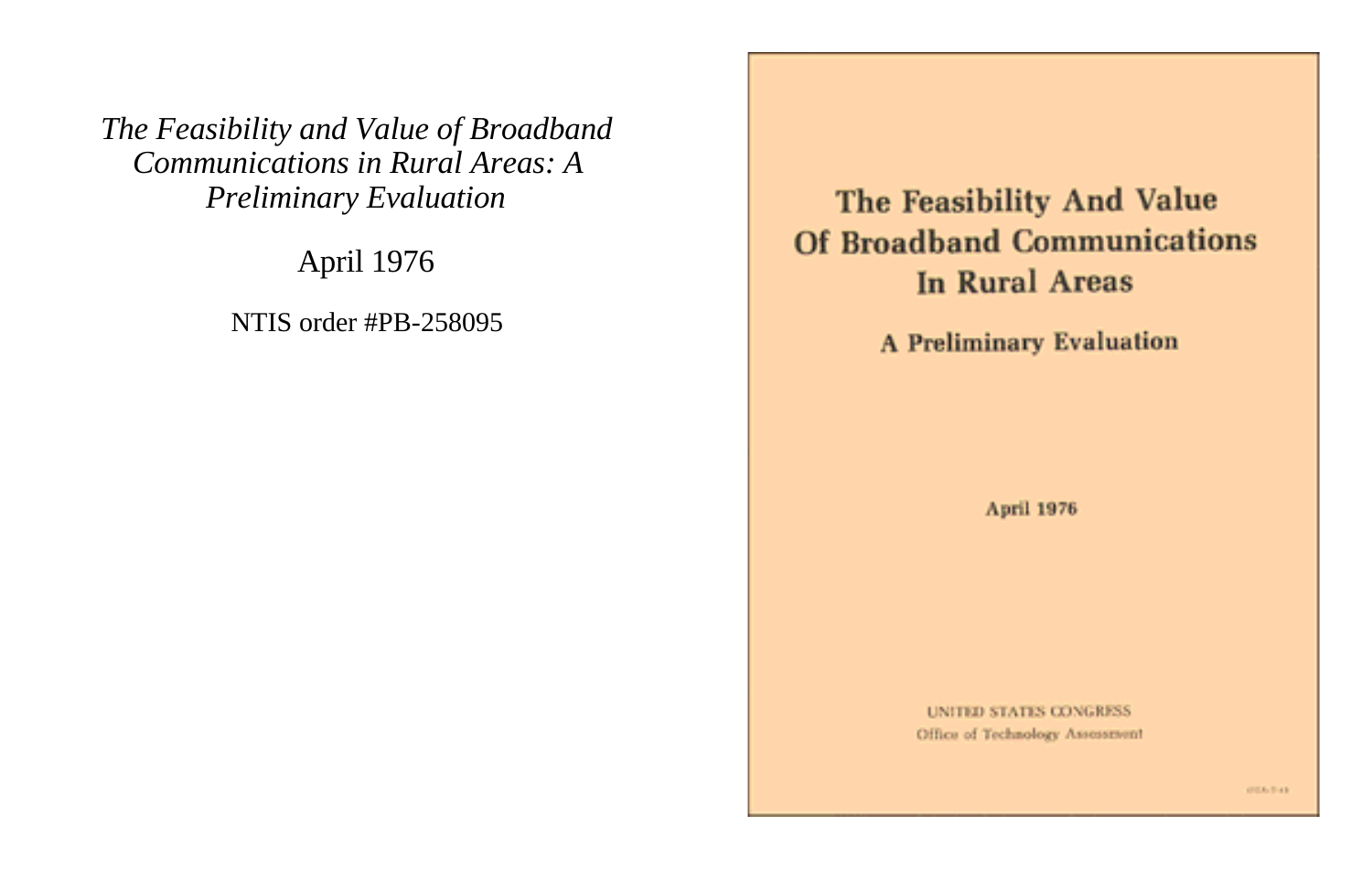Additional copies of this staff report, prepared originally as a working paper for use of the Senate Committee on Agriculture and Forestry, have been published in order to facilitate further discussions of this topic.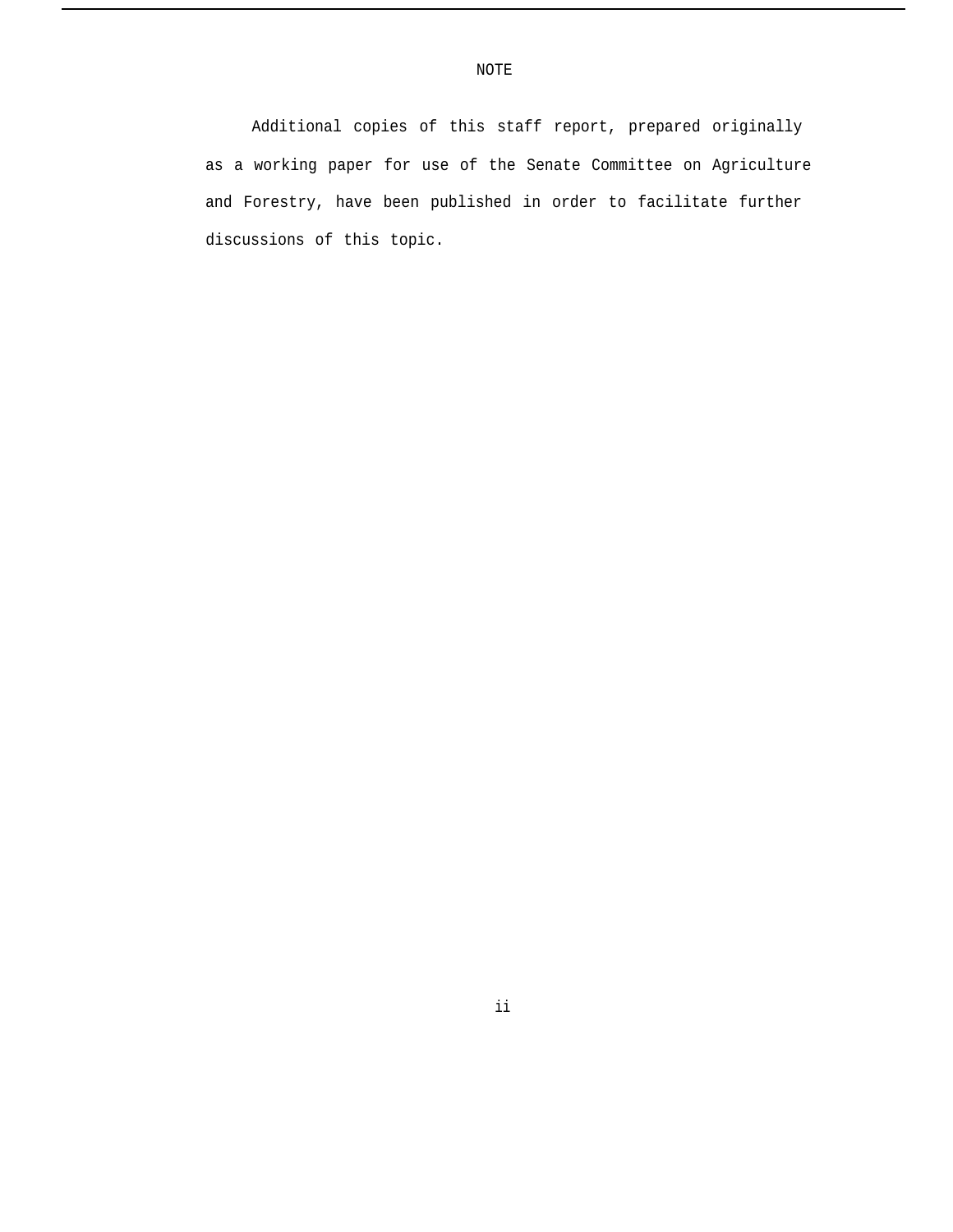## PREFACE

In a letter dated June 25, 1974 to the Director of the Office of Technology Assessment, Senator Herman Talmadge, Chairman of the Senate Committee on Agriculture and Forestry asked "if OTA would consider a project to determine the feasibility and value of experimental efforts to develop public service for rural areas through the use of broadband communications techniques." Senator Talmadge further expressed his interest in the contribution broadband communications might make to the broad objective of "rural community development."

Although communications technology has not been designated by the Technology Assessment Board as one of the principal areas for analysis during OTA's early years of operation, it is of central importance to the functioning of our society and is an area that the Board could designate for formal assessment activities in the future. For these reasons, and to provide a basis for response by the Board to Senator Talmadge's specific inquiry, a long-term exploratory study was undertaken by OTA staff. The study had the twin objectives of exploring the relationship . between broadband communications and rural development, and identifying what further activities, if any, OTA might undertake in this area. This report is the product of that effort.

At its 13 April 1976 meeting the Technology Assessment Board elected to transmit this report to the Committee on Agriculture and Forestry. Although the report is a specific response to Senator Talmadge's request,

i i i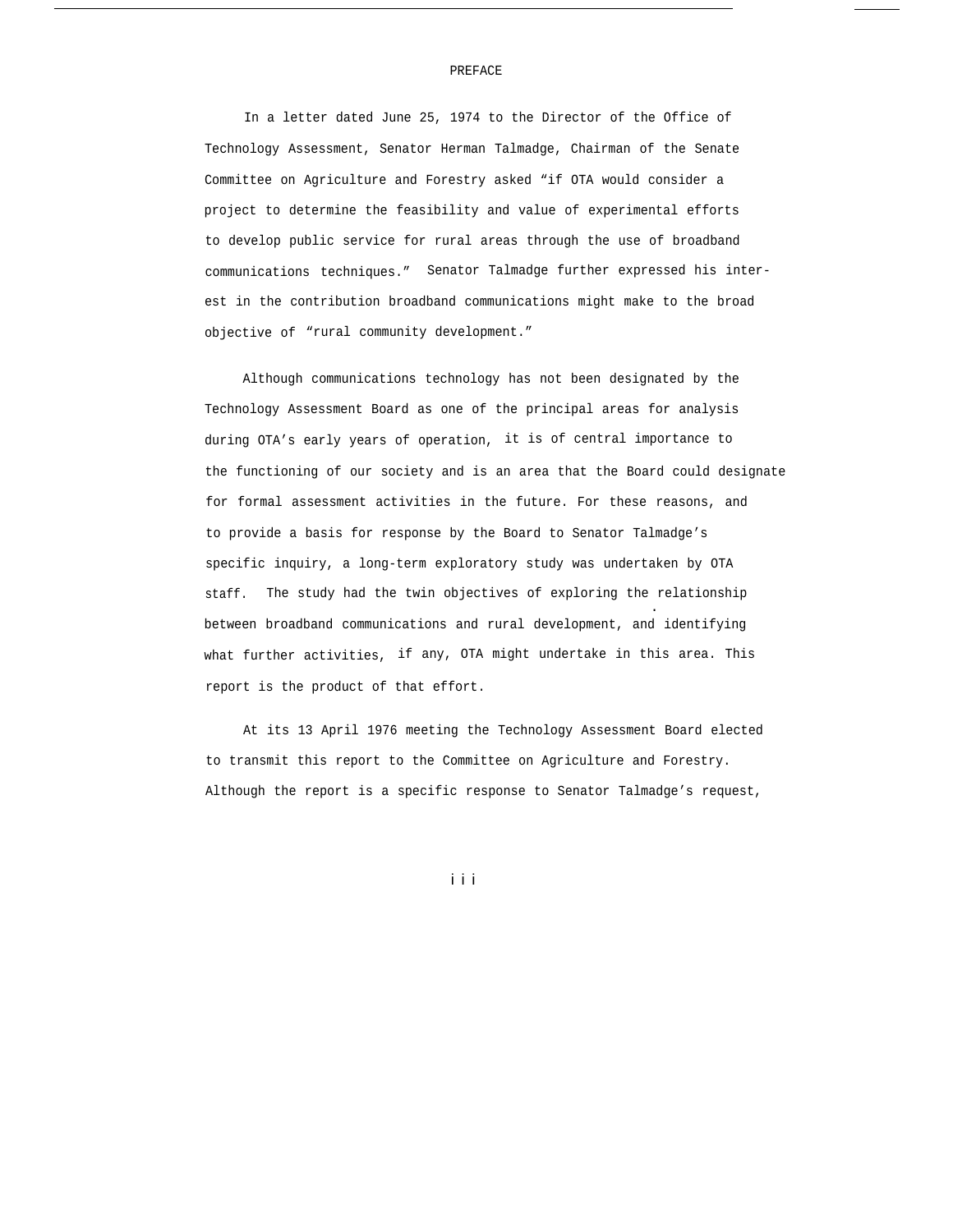it is only a first step and falls short of a full assessment. An approach for additional activities, if desired by the Committee, is outlined at the end of Chapter I.

An earlier draft of this report was reviewed by a number of knowledgeable individuals who contributed many helpful comments and suggestions. These individuals, for whose help the Board is indebted, are as follows:

Dr. Calvin Beale Economic Research Service U. S. Department of Agriculture Washington, D.C.

Dr. Charles Brownstein Program Manager, Division of Advanced Productivity, Research and Technology National Science Foundation Washington, D.C.

The Honorable John W. Davis Former Congressman (Seventh District -- Georgia) Washington, D.C.

Dr. Ruth Davis Director, Institute for Computer Science and Technology National Bureau of Standards U.S. Department of Commerce Washington, D.C.

Dr. Peter C. Goldmark President, Goldmark Communications, Inc. One Communications Plaza Stamford, Connecticut

Dr. Martin Greenberger Manager, Energy Systems Modeling Program Electric Power Research Institute 3412 Hillview Avenue Palo Alto, California

Dr. Walter A. Guntharp . Administrator, Rural Development Service U.S. Department of Agriculture Washington, D.C.

Mr. Tom Hoy National Rural Electric Cooperative Association 2000 Florida Avenue, N.W. Washington, D.C.

Ms. Peg Kay Consultant 2100 M Street, N.W. Washington, D.C.

Mr. Ira Kaye Consultant Congressional Rural Caucus 5529 Uppingham Street Chevy Chase, Maryland

Mr. Steven R. Rivkin Attorney at Law 910 17th Street, N.W. Washington, D.C.

Dr. Maxine Rockoff Health Scientist Administrator National Center for Health Services Research U.S. Department of Health, Education and Welfare Rockville, Maryland

Mr. Shelby E. Southard Director of Public Affairs The Cooperative League of the U.S.A. 1828 L Street, N.W. Washington, D.C.

iv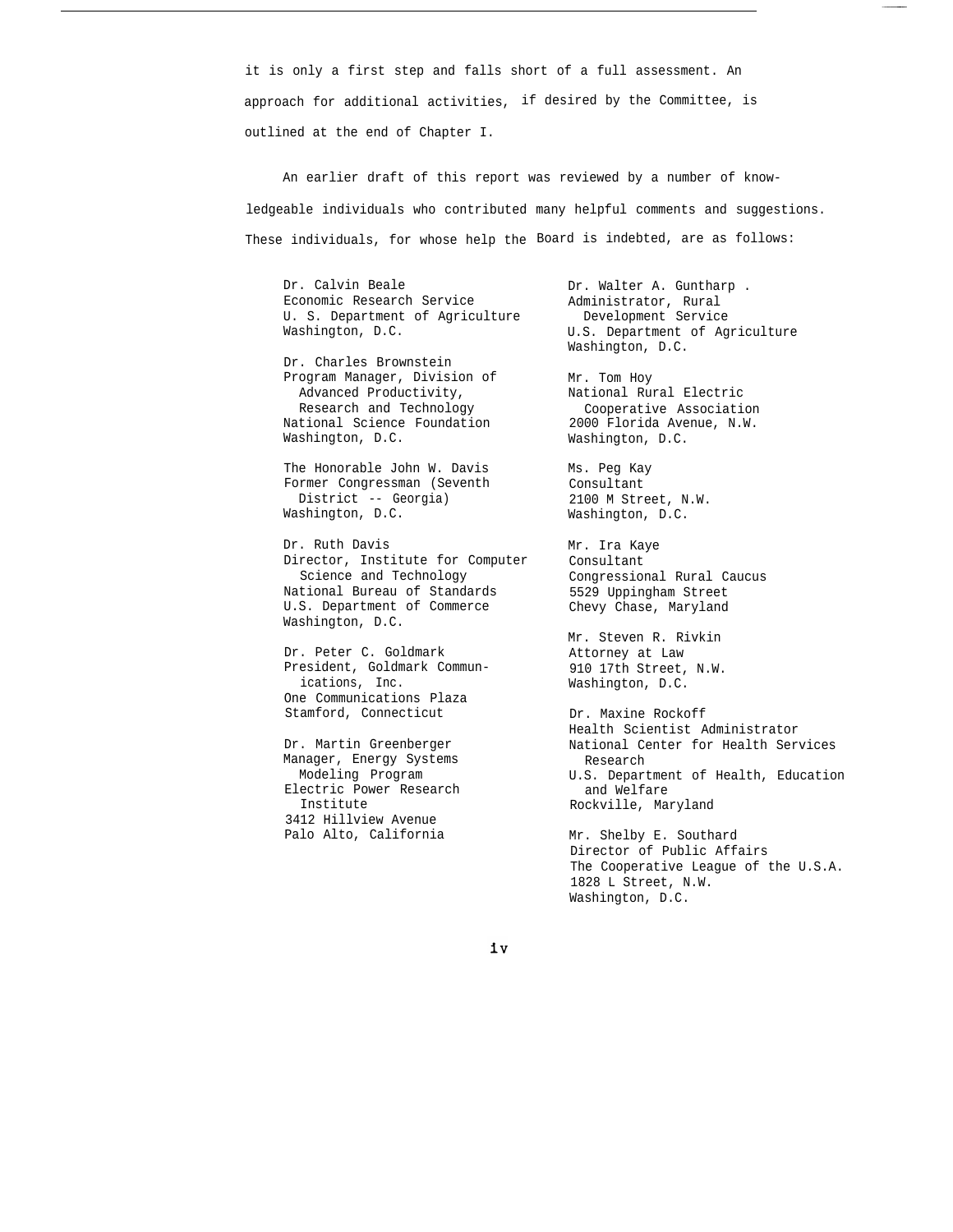This study was conducted by William Mills, Gretchen Kolsrud, and Lucia Turnbull of the Office of Technology Assessment. Consulting assistance was provided by Robert Spongberg of the Denver Research Institute. In addition, many individuals gave freely of their time and knowledge and their assistance is appreciated. These individuals are listed in Appendix B.

v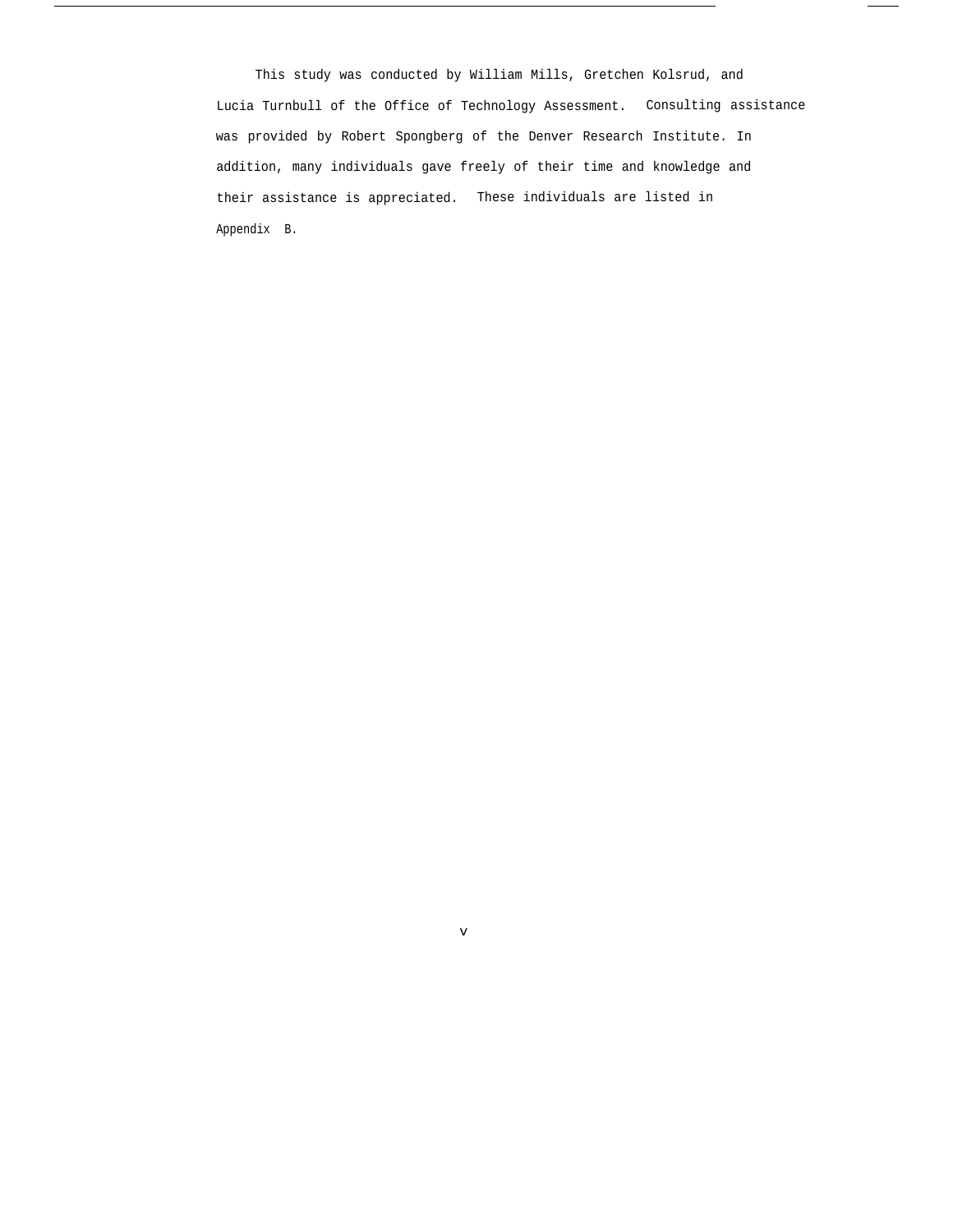## INTRODUCTION

The letter from Senator Talmadge which led to this OTA staff study raised two questions that are of profound importance to the future of rural America.

The first has to do with overcoming the problems of low population density and geographic isolation through innovative uses of existing broadband communications technologies. (These are combinations of cable television with two-way capability, ground or satellite based microwave links and/or automatic broadcast repeater stations.) Broadband systems provide a means to link doctor and patient, teacher and pupils, police sub-station and headquarters; in other words, to substitute communications for travel in the delivery of public and commercial services. For these applications, the question raised by the Senate Committee on Agriculture and Forestry is one of feasibility and value -- can such systems be economically feasible in outlying rural areas and, if so, what would be their worth?

The second major question raised by the Committee takes the implications of such uses a step further and asks what contribution their adoption might make to the broad goals of rural development as spelled out in recent legislation. Can broadband systems contribute to the economic development of these regions? How might their widespread adoption affect the balance between rural and urban areas? Might they increase the attractiveness of rural areas as places in which to live?

vii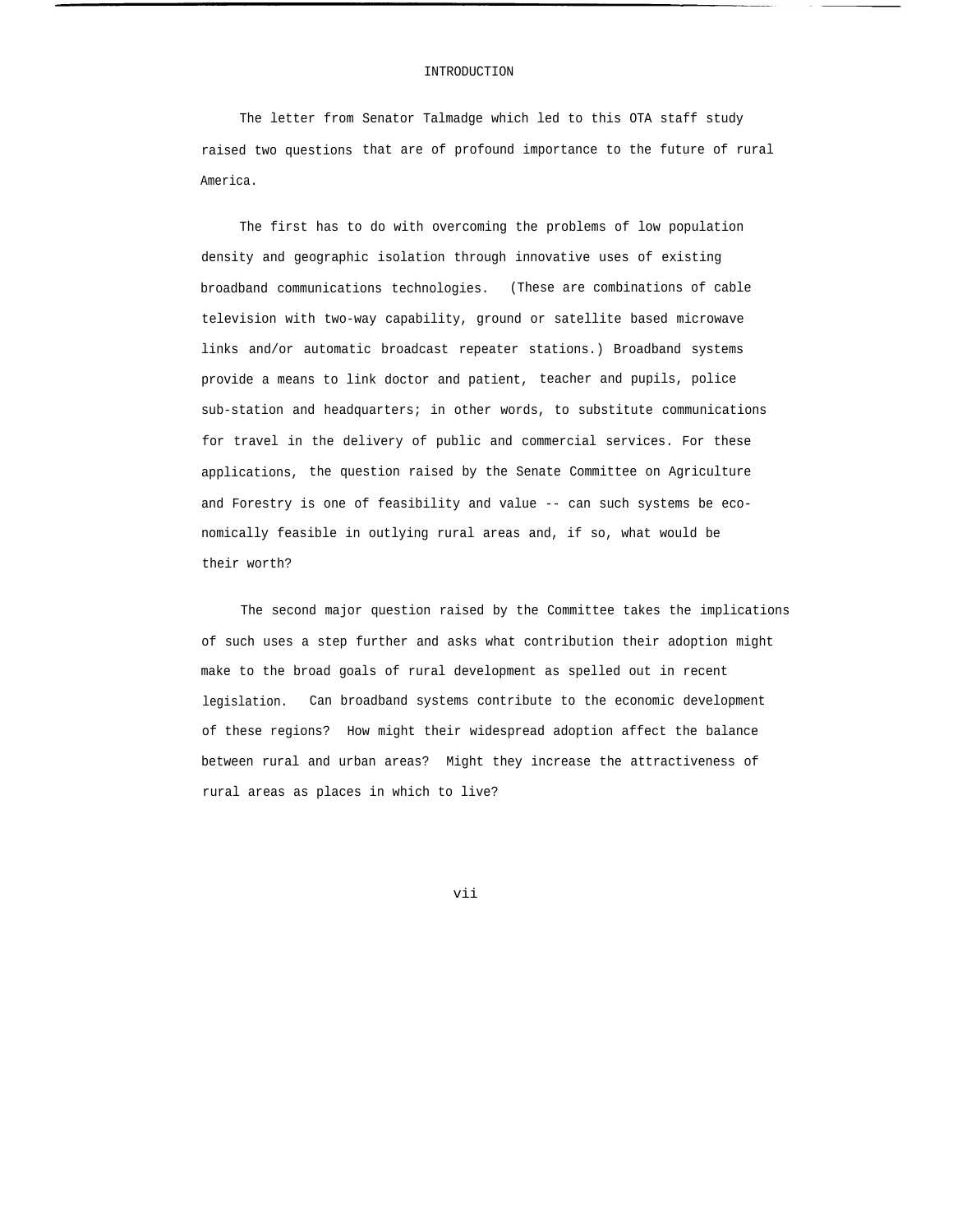What gives these inquiries special timeliness are recent events of perhaps historic proportions. For the first time in this century, the exodus from rural areas to cities has been halted. Since 1970, both population and economic growth have been greater in rural than in urban areas. While it cannot be known how long these trends will persist, there currently is momentum for change and new-found prosperity in some rural sections of the country. If these trends are further reinforced by circumventing fundamental rural problems of geographic isolation and low population density through the expanded use of communications, the opportunity might be at hand to help reach the national goal of more balanced growth.

.

Over the past decade and more, much has been written about the use of communications to decentralize industry to rural areas and in so doing transform the nature of our society. Similarly, a good deal of federallysupported experimentation has been conducted into means for delivering health care , education and other public services through the medium of television and other forms of communication.

In view of the high promise of such innovations, the reality of their actual use has been the more disappointing. To date, almost none of these non-entertainment broadband services have been incorporated into operating cable systems. A 1975 survey by the National Cable Television Association revealed only 31 of 644 operators leasing channels for non-entertainment purposes. Concerning education specifically, in only 5 percent of the systems surveyed was use extensive enough to warrant the exclusive assignment of a channel for this purpose. As of now, not one system exists which

viii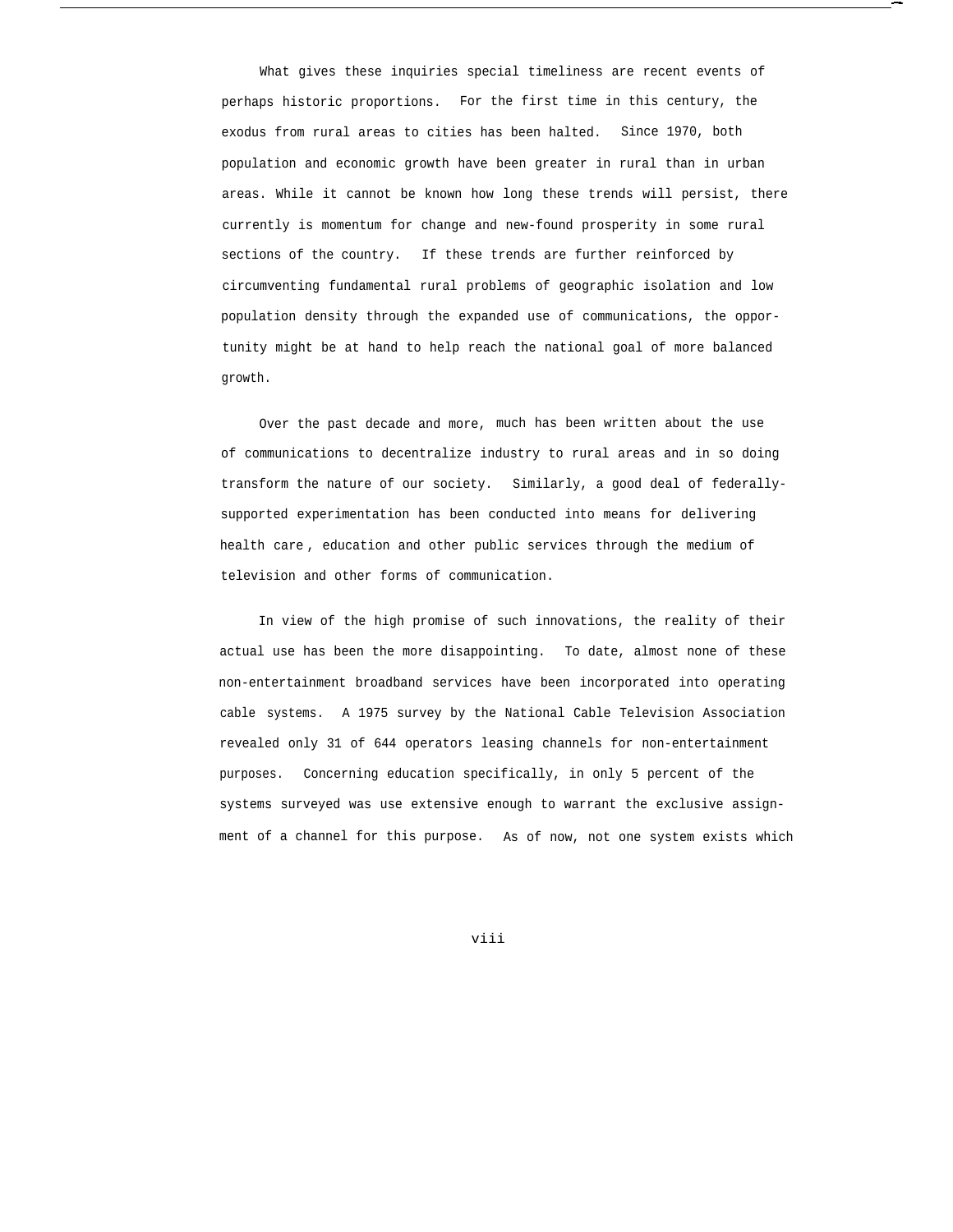offers to outlying rural areas the full range of broadband services that could be supplied.

Relating this experience to the prospects for rural broadband systems, the outlook at first glance is discouraging. Unlike systems in more densely populated urban settings, those in sparsely settled rural areas are not likely to pay their own way if confined to conventional television. In fact, the major barrier to extension of systems beyond town limits has been this reliance upon entertainment services as a principal source of revenue. Where population density of potential subscribers willing to pay \$7 or \$10 a month for entertainment falls below 30 to 40 per mile, cable extension typically is not economically feasible. However, there may be cause for a more optimistic outlook if public service and commercial uses of broadband are used as additional sources of revenue and combined with subscriber fees from conventional network television.

A cause for optimism in thinking that rural operators might succeed in assembling combinations Of services derives from the potential savings to be realized in a rural setting. Because distances and thereby transportation costs are higher, potential savings from reducing student travel might make a given broadband service economically attractive in a farm area where it might not be in a city. Also, because of low population density, a doctor in a rural area might greatly magnify his effectiveness and income -- through a broadband link to remote clinics, where this is less likely to be so with a city doctor whose patients live close by.

 $1x$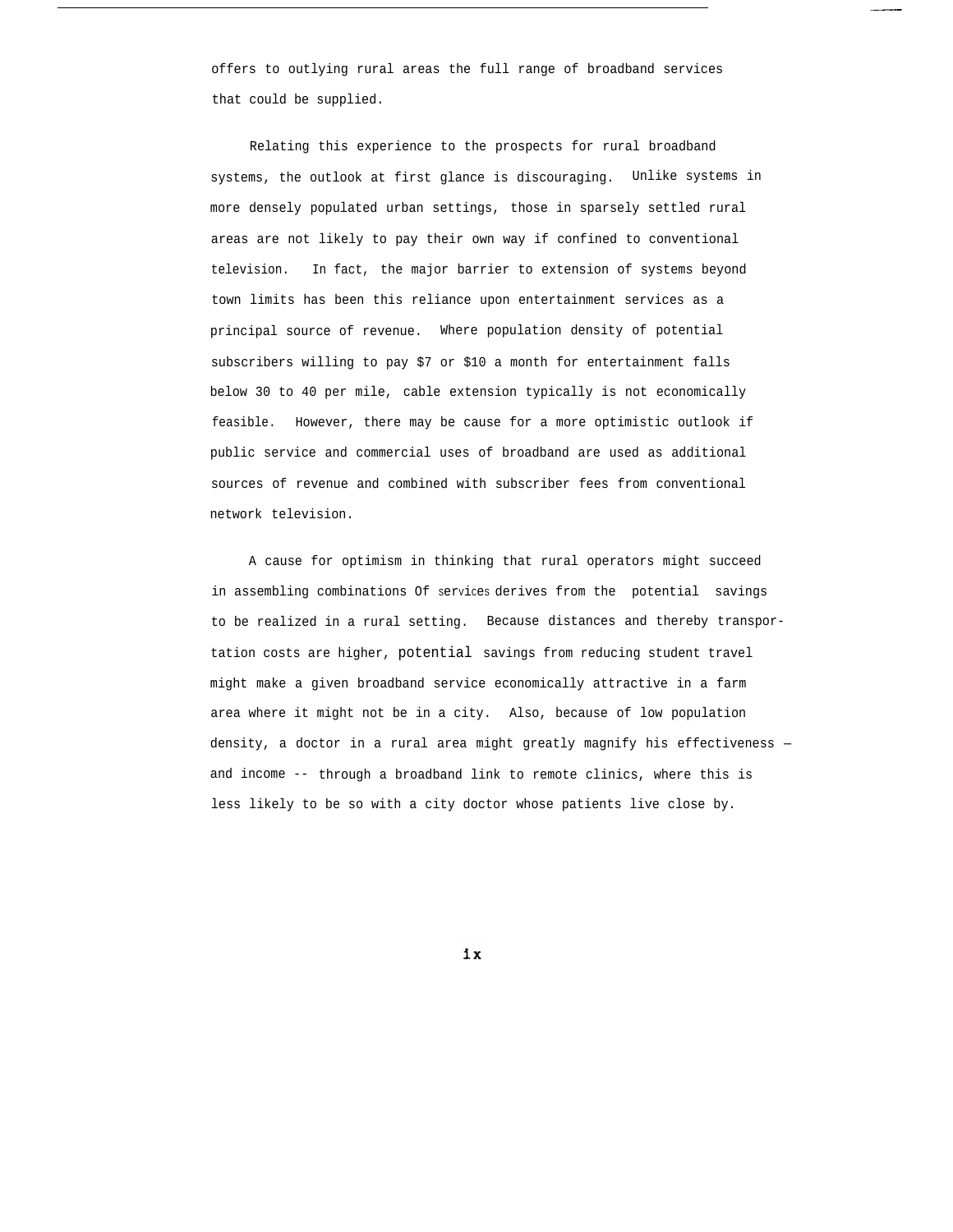Nonetheless, development of broadband systems in rural areas which exploit all potential uses and revenue sources is a task of considerable magnitude. Regulators and industry alike have tended to be preoccupied with the uses of broadband in densely populated urban areas. The FCC, seeking to encourage the non-entertainment uses of cable, has endorsed the concept that channels should be available for non-entertainment purposes free-of-charge. While this might make sense in a large urban system that can make a profit solely from revenues received from entertainment, it is of little help to a rural system that might depend upon revenue from non-entertainment services as a crucial source of income.

However, despite the apparent logic of a full-service system in which revenue is derived from public services, commercial users and subscriber-based entertainment fees, the concept has not been tested. A limited demonstration program to test this concept would seem to be a natural next step from single service applications of broadband communications which have been so frequent in the past decade. Unlike experimental studies, which have emphasized and demonstrated technical capability to meet public service needs, the objective of the demonstration would be to determine how several services might be combined into an economically viable system. Services would be drawn from the broad classes of subscriberbased entertainment, public service and commercial use as these are needed by the particular community in which the demonstration takes place.

The demonstration program outlined in this study may be contrasted with the approaches outlined in recent studies and in a number of legislative initiatives. These alternate approaches fall into two groups. On the one hand are those which suggest that a large-scale government program, modeled on the Rural Electrification Act of 1934, should be undertaken

x